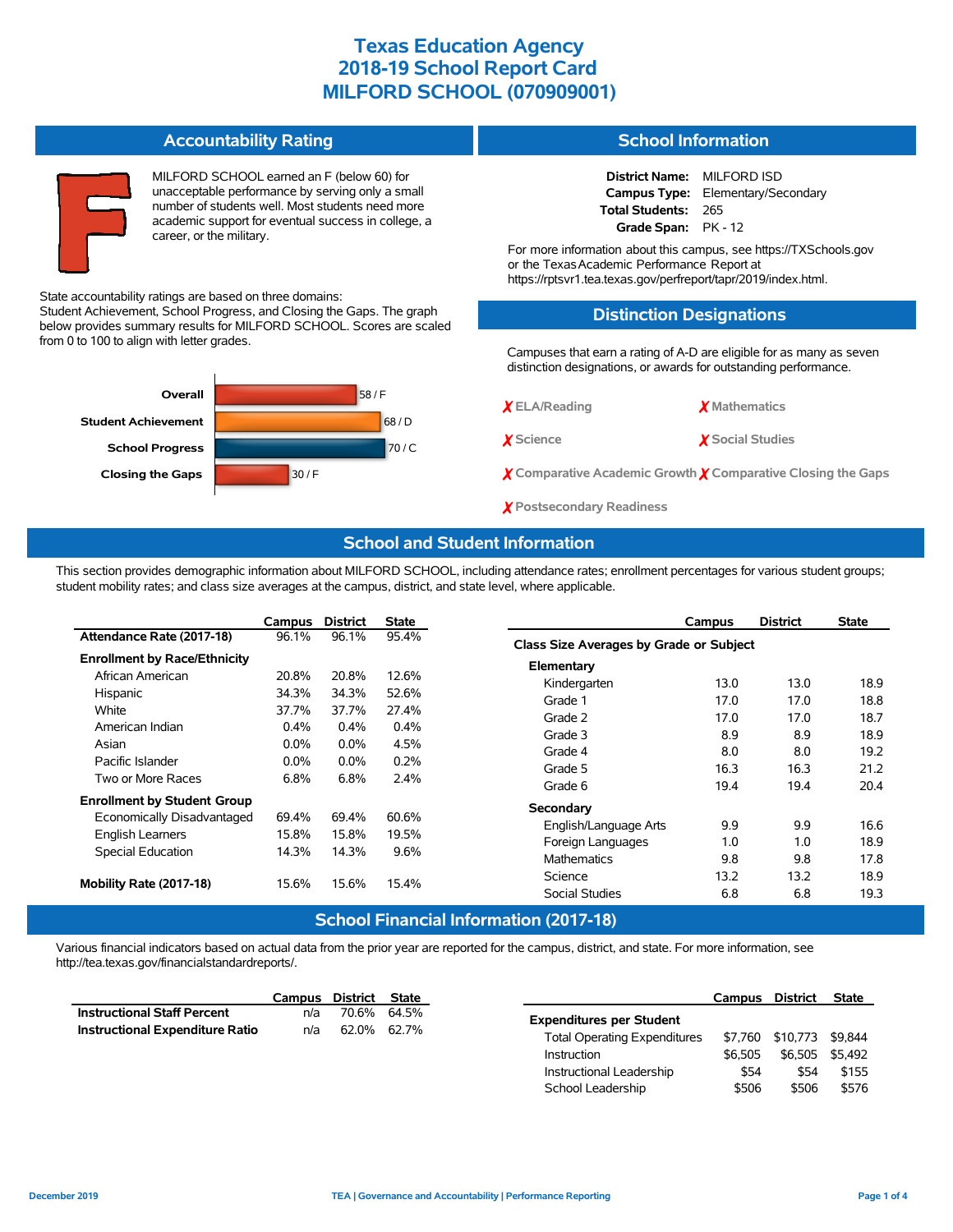# **STAAR Outcomes**

This section provides STAAR performance and Academic Growth outcomes. Academic Growth measures whether students are maintaining performance or improving from year to year.

|                                                                                |      |              |     | Two or |                                   |     |       |                          |       |                          |        |               |
|--------------------------------------------------------------------------------|------|--------------|-----|--------|-----------------------------------|-----|-------|--------------------------|-------|--------------------------|--------|---------------|
|                                                                                |      |              |     |        | African                           |     |       | American                 |       | <b>Pacific</b>           | More   | Econ          |
|                                                                                |      | <b>State</b> |     |        | District Campus American Hispanic |     | White | Indian                   | Asian | Islander                 | Races  | <b>Disadv</b> |
| STAAR Performance Rates at Approaches Grade Level or Above (All Grades Tested) |      |              |     |        |                                   |     |       |                          |       |                          |        |               |
| All Subjects                                                                   | 2019 | 78%          | 64% | 64%    | 52%                               | 61% | 66%   |                          |       |                          | 77%    | 58%           |
|                                                                                | 2018 | 77%          | 64% | 64%    | 63%                               | 57% | 67%   |                          |       | $\overline{a}$           | 77%    | 59%           |
| ELA/Reading                                                                    | 2019 | 75%          | 73% | 73%    | 67%                               | 72% | 71%   |                          |       | $\overline{a}$           | 93%    | 69%           |
|                                                                                | 2018 | 74%          | 68% | 68%    | 63%                               | 65% | 71%   | $\overline{\phantom{a}}$ |       | $\overline{a}$           | 79%    | 63%           |
| <b>Mathematics</b>                                                             | 2019 | 82%          | 52% | 52%    | 41%                               | 47% | 61%   |                          |       | $\overline{a}$           | 62%    | 44%           |
|                                                                                | 2018 | 81%          | 68% | 68%    | 67%                               | 61% | 70%   |                          |       | $\overline{a}$           | 85%    | 61%           |
| Writing                                                                        | 2019 | 68%          | 54% | 54%    | 33%                               | 73% | 46%   | $\overline{\phantom{0}}$ |       | $\overline{\phantom{a}}$ | $\ast$ | 48%           |
|                                                                                | 2018 | 66%          | 49% | 49%    | 67%                               | 38% | 50%   |                          |       | $\overline{a}$           | 60%    | 39%           |
| Science                                                                        | 2019 | 81%          | 65% | 65%    | 43%                               | 52% | 86%   |                          |       | $\overline{a}$           | 63%    | 60%           |
|                                                                                | 2018 | 80%          | 63% | 63%    | 67%                               | 53% | 64%   | ÷,                       |       | $\overline{a}$           | 80%    | 63%           |
| Social Studies                                                                 | 2019 | 81%          | 68% | 68%    | 60%                               | 71% | 56%   | L,                       |       | $\overline{a}$           | 100%   | 66%           |
|                                                                                | 2018 | 78%          | 54% | 54%    | 50%                               | 36% | 67%   |                          |       |                          | ∗      | 54%           |
| STAAR Performance Rates at Meets Grade Level or Above (All Grades Tested)      |      |              |     |        |                                   |     |       |                          |       |                          |        |               |
| All Subjects                                                                   | 2019 | 50%          | 25% | 25%    | 14%                               | 23% | 26%   |                          |       | $\overline{a}$           | 36%    | 19%           |
|                                                                                | 2018 | 48%          | 29% | 29%    | 19%                               | 21% | 36%   |                          |       | $\overline{a}$           | 49%    | 25%           |
| ELA/Reading                                                                    | 2019 | 48%          | 33% | 33%    | 24%                               | 28% | 37%   | ÷                        |       | $\overline{\phantom{a}}$ | 43%    | 26%           |
|                                                                                | 2018 | 46%          | 34% | 34%    | 26%                               | 25% | 40%   |                          |       | $\overline{a}$           | 57%    | 29%           |
| Mathematics                                                                    | 2019 | 52%          | 18% | 18%    | 7%                                | 16% | 20%   |                          |       | $\overline{a}$           | 38%    | 12%           |
|                                                                                | 2018 | 50%          | 31% | 31%    | 19%                               | 29% | 36%   | ÷,                       |       | $\overline{a}$           | 38%    | 27%           |
| Writing                                                                        | 2019 | 38%          | 19% | 19%    | 0%                                | 36% | 15%   | L,                       |       | $\overline{a}$           | $\ast$ | $4\%$         |
|                                                                                | 2018 | 41%          | 22% | 22%    | 33%                               | 13% | 21%   | $\overline{\phantom{0}}$ |       | $\overline{\phantom{a}}$ | 40%    | 16%           |
| Science                                                                        | 2019 | 54%          | 18% | 18%    | 0%                                | 15% | 18%   |                          |       | $\overline{\phantom{a}}$ | 25%    | 17%           |
|                                                                                | 2018 | 51%          | 23% | 23%    | 7%                                | 7%  | 36%   |                          |       | $\overline{a}$           | 60%    | 23%           |
| Social Studies                                                                 | 2019 | 55%          | 28% | 28%    | 20%                               | 29% | 22%   |                          |       | $\overline{a}$           | 40%    | 25%           |
|                                                                                | 2018 | 53%          | 20% | 20%    | 10%                               | 0%  | 33%   |                          |       | $\overline{\phantom{a}}$ | $\ast$ | 17%           |
| STAAR Performance Rates at Masters Grade Level (All Grades Tested)             |      |              |     |        |                                   |     |       |                          |       |                          |        |               |
| All Subjects                                                                   | 2019 | 24%          | 8%  | 8%     | 2%                                | 8%  | 10%   |                          |       | $\overline{\phantom{a}}$ | 16%    | 5%            |
|                                                                                | 2018 | 22%          | 8%  | 8%     | 2%                                | 4%  | 11%   |                          |       | $\overline{a}$           | 21%    | 7%            |
| ELA/Reading                                                                    | 2019 | 21%          | 12% | 12%    | 6%                                | 7%  | 16%   | L,                       |       | $\overline{a}$           | 29%    | $8\%$         |
|                                                                                | 2018 | 19%          | 11% | 11%    | 3%                                | 4%  | 16%   |                          |       | $\overline{a}$           | 36%    | 9%            |
| Mathematics                                                                    | 2019 | 26%          | 2%  | 2%     | 0%                                | 0%  | 4%    |                          |       | $\overline{\phantom{a}}$ | 8%     | 2%            |
|                                                                                | 2018 | 24%          | 10% | 10%    | 4%                                | 6%  | 13%   |                          |       | $\overline{\phantom{a}}$ | 23%    | 10%           |
| Writing                                                                        | 2019 | 14%          | 14% | 14%    | 0%                                | 18% | 15%   | ÷,                       |       | $\overline{\phantom{a}}$ | $\ast$ | $0\%$         |
|                                                                                | 2018 | 13%          | 5%  | 5%     | 0%                                | 6%  | 7%    |                          |       | $\overline{\phantom{a}}$ | 0%     | $3%$          |
| Science                                                                        | 2019 | 25%          | 6%  | 6%     | 0%                                | 11% | 5%    | $\overline{\phantom{0}}$ |       | $\overline{\phantom{a}}$ | 0%     | 4%            |
|                                                                                | 2018 | 23%          | 2%  | 2%     | 0%                                | 0%  | 4%    |                          |       | $\overline{\phantom{a}}$ | 0%     | 3%            |
| Social Studies                                                                 | 2019 | 33%          | 13% | 13%    | $0\%$                             | 18% | 6%    |                          |       |                          | 20%    | 13%           |
|                                                                                | 2018 | 31%          | 2%  | 2%     | 0%                                | 0%  | 6%    |                          |       |                          | $\ast$ | $0\%$         |
|                                                                                |      |              |     |        |                                   |     |       |                          |       |                          |        |               |
| Academic Growth Score (All Grades Tested)                                      |      |              |     |        |                                   |     |       |                          |       |                          |        |               |
| <b>Both Subjects</b>                                                           | 2019 | 69           | 63  | 63     | 62                                | 65  | 63    |                          |       |                          | 58     | 63            |
|                                                                                | 2018 | 69           | 57  | 57     | 53                                | 53  | 63    |                          |       |                          | 55     | 54            |
| ELA/Reading                                                                    | 2019 | 68           | 78  | 78     | 81                                | 83  | 78    |                          |       | $\overline{a}$           | 65     | 77            |
|                                                                                | 2018 | 69           | 59  | 59     | 50                                | 59  | 63    |                          |       | $\overline{a}$           | 68     | 55            |
| <b>Mathematics</b>                                                             | 2019 | 70           | 46  | 46     | 43                                | 44  | 48    |                          |       |                          | 50     | 46            |
|                                                                                | 2018 | 70           | 54  | 54     | 57                                | 46  | 62    |                          |       |                          | 41     | 54            |

? Indicates that the data for this item were statistically improbable or were reported outside a reasonable range.<br>- Indicates zero observations reported for this group.<br>\* Indicates results are masked due to small numbers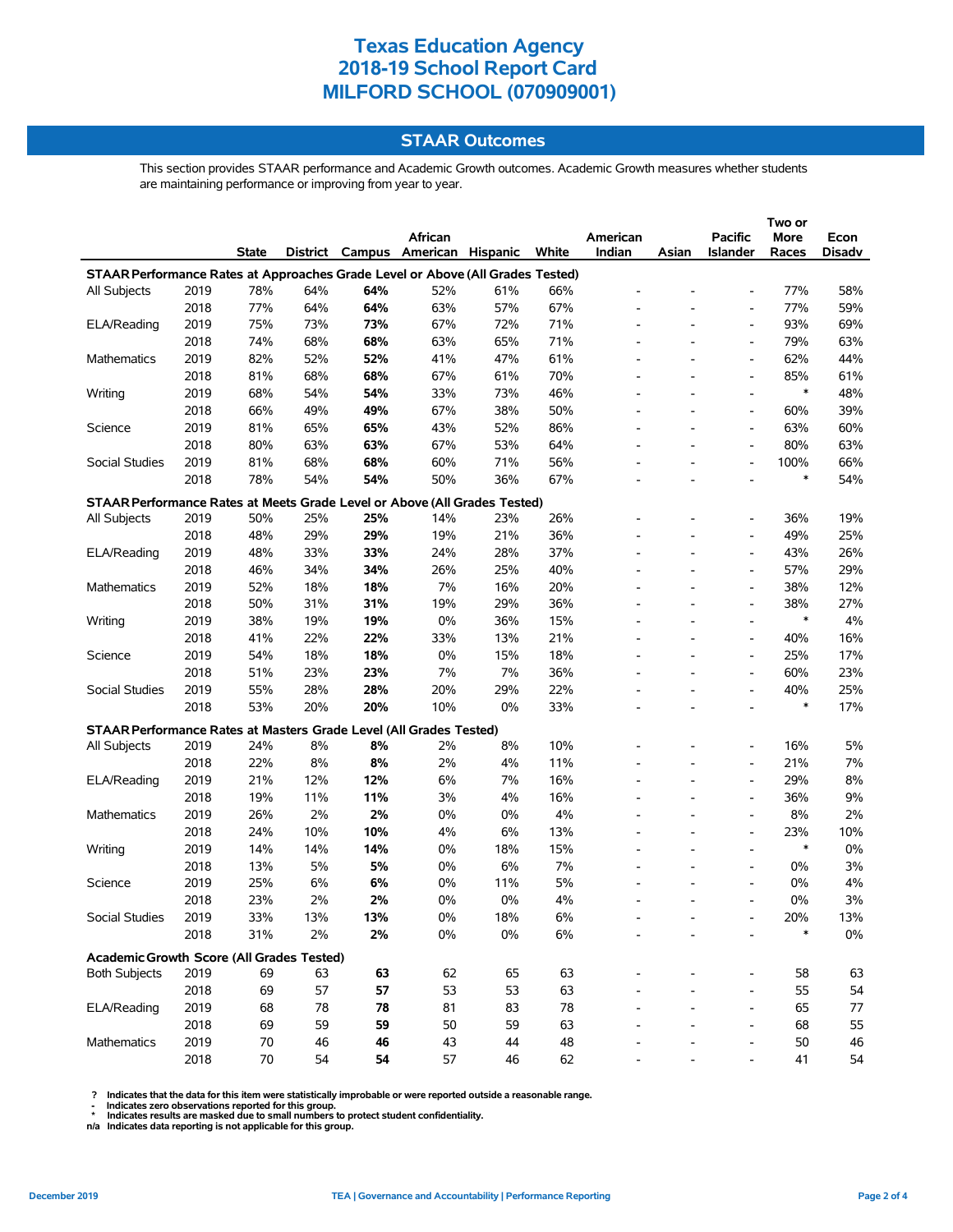## **Prior-Year Non-Proficient and Student Success Initiative STAAR Outcomes**

Progress of Prior-Year Non-Proficient Students shows STAAR performance rates for students who did not perform satisfactorily in 2017-18 but did in 2018-19. Student Success Initiative shows rates related to the requirement for students to demonstrate proficiency on the reading and mathematics STAAR in grades 5 and 8.

|                                                |                                             |     |                                                   |                                                                                 |        |        |          | Two or |                 |             |        |  |
|------------------------------------------------|---------------------------------------------|-----|---------------------------------------------------|---------------------------------------------------------------------------------|--------|--------|----------|--------|-----------------|-------------|--------|--|
|                                                |                                             |     |                                                   | African                                                                         |        |        | American |        | <b>Pacific</b>  | <b>More</b> | Econ   |  |
|                                                | State                                       |     |                                                   | District Campus American Hispanic                                               |        | White  | Indian   | Asian  | <b>Islander</b> | Races       | Disadv |  |
| Progress of Prior-Year Non-Proficient Students |                                             |     |                                                   |                                                                                 |        |        |          |        |                 |             |        |  |
| Sum of Grades 4-8                              |                                             |     |                                                   |                                                                                 |        |        |          |        |                 |             |        |  |
| Reading<br>2019                                | 41%                                         | 55% | 55%                                               | 50%                                                                             | 75%    | 31%    |          |        |                 |             | 60%    |  |
| 2018                                           | 38%                                         | 32% | 32%                                               |                                                                                 | $\ast$ | $\ast$ |          |        |                 |             | 30%    |  |
| <b>Mathematics</b>                             |                                             |     |                                                   |                                                                                 |        |        |          |        |                 |             |        |  |
| 2019                                           | 45%                                         | 14% | 14%                                               | 0%                                                                              | 21%    | 9%     |          |        |                 | $\ast$      | 14%    |  |
| 2018                                           | 47%                                         | 26% | 26%                                               |                                                                                 | $\ast$ |        |          |        |                 |             |        |  |
| <b>Students Success Initiative</b>             |                                             |     |                                                   |                                                                                 |        |        |          |        |                 |             |        |  |
| <b>Grade 5 Reading</b>                         |                                             |     |                                                   |                                                                                 |        |        |          |        |                 |             |        |  |
| 2019                                           | 78%                                         | 50% | 50%                                               | Students Meeting Approaches Grade Level on First STAAR Administration<br>$\ast$ | 56%    |        |          |        |                 |             | 47%    |  |
|                                                |                                             |     |                                                   |                                                                                 |        |        |          |        |                 |             |        |  |
| 2019                                           | 22%                                         | 50% | Students Requiring Accelerated Instruction<br>50% |                                                                                 | 44%    |        |          |        |                 |             | 53%    |  |
| 2019                                           | <b>STAAR Cumulative Met Standard</b><br>86% | 80% | 80%                                               |                                                                                 | 89%    |        |          |        |                 |             | 82%    |  |
|                                                |                                             |     |                                                   |                                                                                 |        |        |          |        |                 |             |        |  |
|                                                | <b>Grade 5 Mathematics</b>                  |     |                                                   |                                                                                 |        |        |          |        |                 |             |        |  |
| 2019                                           | 83%                                         | 30% | 30%                                               | Students Meeting Approaches Grade Level on First STAAR Administration<br>$\ast$ | 22%    |        |          |        |                 |             | 35%    |  |
|                                                |                                             |     | <b>Students Requiring Accelerated Instruction</b> |                                                                                 |        |        |          |        |                 |             |        |  |
| 2019                                           | 17%                                         | 70% | 70%                                               |                                                                                 | 78%    |        |          |        |                 |             | 65%    |  |
| 2019                                           | <b>STAAR Cumulative Met Standard</b><br>90% | 40% | 40%                                               |                                                                                 | 33%    |        |          |        |                 |             | 41%    |  |
|                                                |                                             |     |                                                   |                                                                                 |        |        |          |        |                 |             |        |  |
| <b>Grade 8 Reading</b>                         |                                             |     |                                                   |                                                                                 |        |        |          |        |                 |             |        |  |
| 2019                                           | 78%                                         | 90% | 90%                                               | Students Meeting Approaches Grade Level on First STAAR Administration<br>$\ast$ | 100%   | 78%    |          |        |                 |             | 83%    |  |
|                                                |                                             |     |                                                   |                                                                                 |        |        |          |        |                 |             |        |  |
| 2019                                           | 22%                                         | 10% | Students Requiring Accelerated Instruction<br>10% | $\ast$                                                                          | 0%     | 22%    |          |        |                 | $\ast$      | 17%    |  |
| 2019                                           | <b>STAAR Cumulative Met Standard</b><br>85% | 95% | 95%                                               |                                                                                 | 100%   | 89%    |          |        |                 |             | 92%    |  |
|                                                |                                             |     |                                                   |                                                                                 |        |        |          |        |                 |             |        |  |
|                                                | <b>Grade 8 Mathematics</b>                  |     |                                                   |                                                                                 |        |        |          |        |                 |             |        |  |
| 2019                                           | 82%                                         | 81% | 81%                                               | Students Meeting Approaches Grade Level on First STAAR Administration<br>∗      | 100%   | 78%    |          |        |                 |             | 67%    |  |
|                                                |                                             |     | Students Requiring Accelerated Instruction        |                                                                                 |        |        |          |        |                 |             |        |  |
| 2019                                           | 18%                                         | 19% | 19%                                               |                                                                                 | 0%     | 22%    |          |        |                 |             | 33%    |  |
| 2019                                           | <b>STAAR Cumulative Met Standard</b><br>88% | 81% | 81%                                               | ∗                                                                               | 100%   | 78%    |          |        |                 | $\ast$      | 67%    |  |
|                                                |                                             |     |                                                   |                                                                                 |        |        |          |        |                 |             |        |  |

 **? Indicates that the data for this item were statistically improbable or were reported outside a reasonable range.**

 **- Indicates zero observations reported for this group. \* Indicates results are masked due to small numbers to protect student confidentiality.**

**n/a Indicates data reporting is not applicable for this group.**